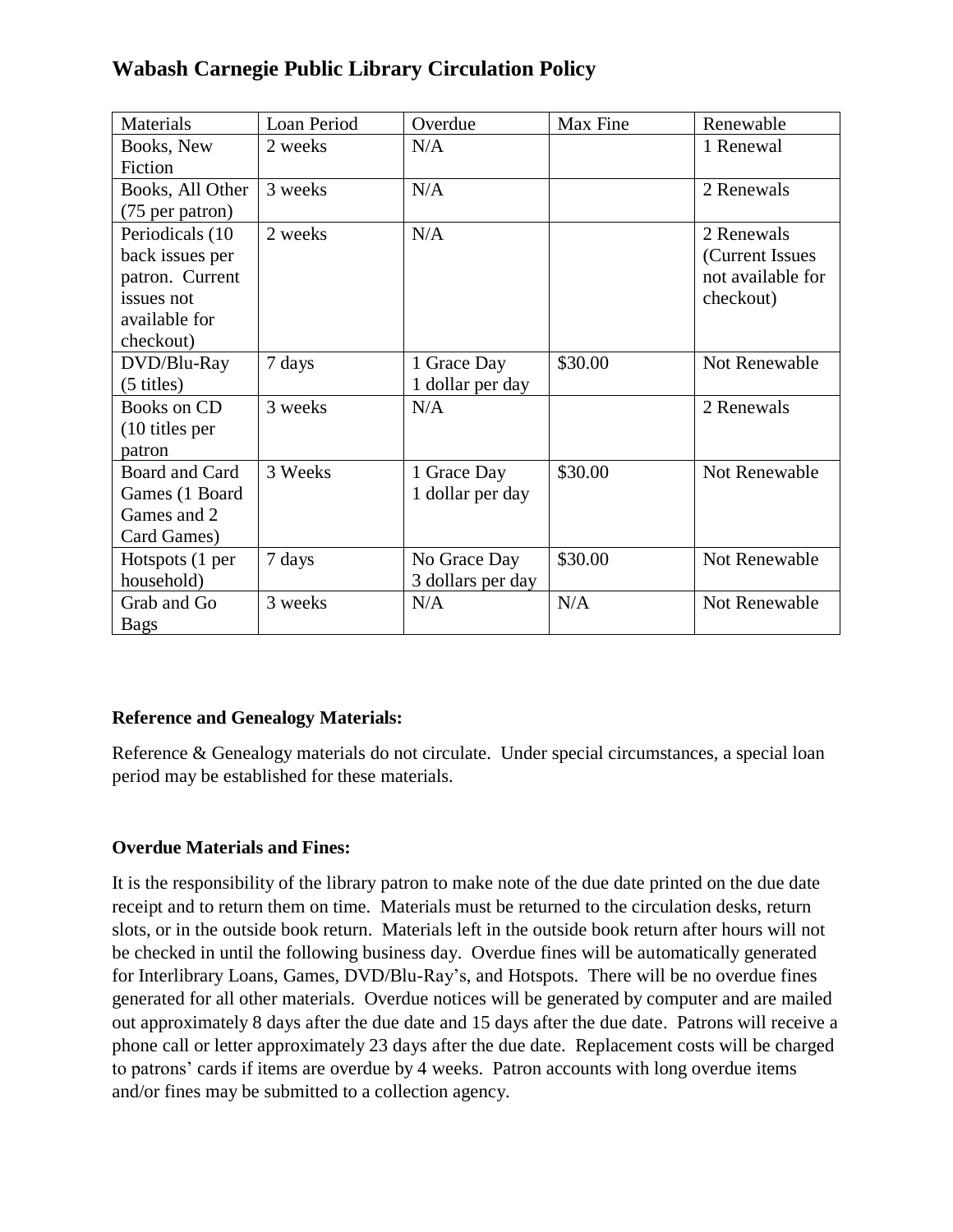## **\*\*DVD/Blu-Ray's, Hotspots, and CDs are not to be returned in the outside book drop.**

#### **Outstanding Balance Restrictions**

| $$.01-.99$ | No restrictions |
|------------|-----------------|
|            |                 |

\$1.00 – 12.00 Patron must pay at least 10% of balance of outstanding charges owed before checking out additional materials.

Over \$12.00 Patron may not check out additional materials until the balance is reduced to \$10.80.

When renewing a borrower's card, all outstanding charges must be paid on that card and any other associated card(s), including parent or guardian's other associations. All overdue materials must be returned or renewed before the card can be renewed.

## **Lost or Damaged Library Materials**

Patrons will be charged the retail price for all lost or damaged library materials. No refunds will be issued for payments made for lost materials if the materials are found by the patron at a later date. Materials overdue for 4 weeks or more will be considered lost and will be charged to the borrower's card.

#### **Reserves**

All items, except DVD/Blu-Rays, Hotspots, and Games may be reserved in advance of checkout. Reserved library materials will be held for three full business days following notification.

#### **Renewals**

Renewals may be made in person, over the phone, or online. Patrons renewing over the phone may be asked to give their borrower's card number before the transaction can be completed. DVD/Blu-Rays, Hotspots, Games, and items that are on reserve will not be renewed. All other materials may be renewed for their regular loan period. New books may be renewed for a limit of one time. All other items may be renewed for a limit of two consecutive times.

## **Interlibrary Loan**

Interlibrary Loan (ILL) is a service made possible through Indiana SHARE, a statewide network that serves academic, public, school, and special libraries, and is provided to all WCPL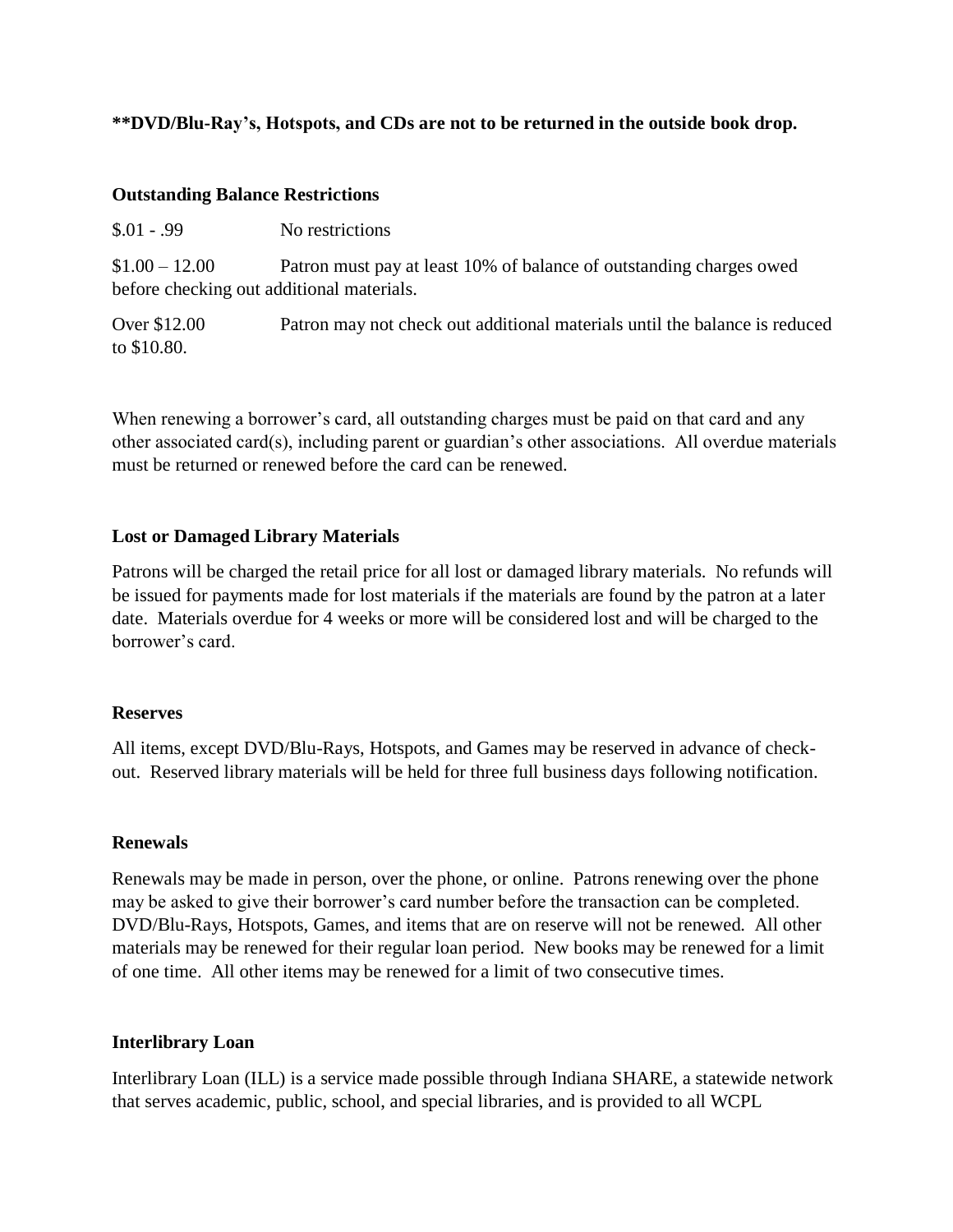cardholders. ILL makes available materials that are not held by WCPL. There is a limit of 10 materials per month. The material will count towards the limit a patron has of a particular material. If a patron requests a book it will count towards the 75-book limit per patron, and if it is a DVD it will count towards the 5 DVD limit, etc. Once a patron makes a request WCPL will place the request. If the material cannot be located then the patron will be notified of the cancelled request. Upon the requests arrival the patron will be notified that their item is ready for pickup. Patrons must return all ILL items by the due date that is set by the lending library. Interlibrary Loans cannot be renewed. There is no charge for this service, but overdue fines are charged at the rate of \$1.00 per day. The replacement cost of any unreturned or damaged ILL item will be charged to the patron's account. Also, WCPL loans out Interlibrary Loans to other libraries.

## **Board and Card Game Policy**

Items in the Board and Card Game collections can only be checked out by patrons age 14 and over. Only one board game can be checked out on a card. Only two card games can be checked out on a card. Board and Card Games cannot be put on hold. Patrons can make requests for board and card games, but purchasing is at the discretion of the Library.

## **Access**

All circulating items that belong to the Wabash Carnegie Public Library are available for checkout by anyone holding a valid borrower's card issued by the library. However, the use of a card in the name of a minor child (under the age of 18 years) may be restricted by their custodial parent or legal guardian.

## **Use of Borrower's Card**

All patrons shall have borrower cards in their own name, and shall check out library materials under their own registration. A homebound patron may designate, in writing, other persons to check out materials for them. All patrons may be asked to present their borrower's cards and to identify themselves when borrowing library materials.

Cards for Institutional Borrower's shall be kept by the institutional officer who assumed responsibility for the use of the card.

#### **Patrons will be charged \$1.00 to replace lost cards.**